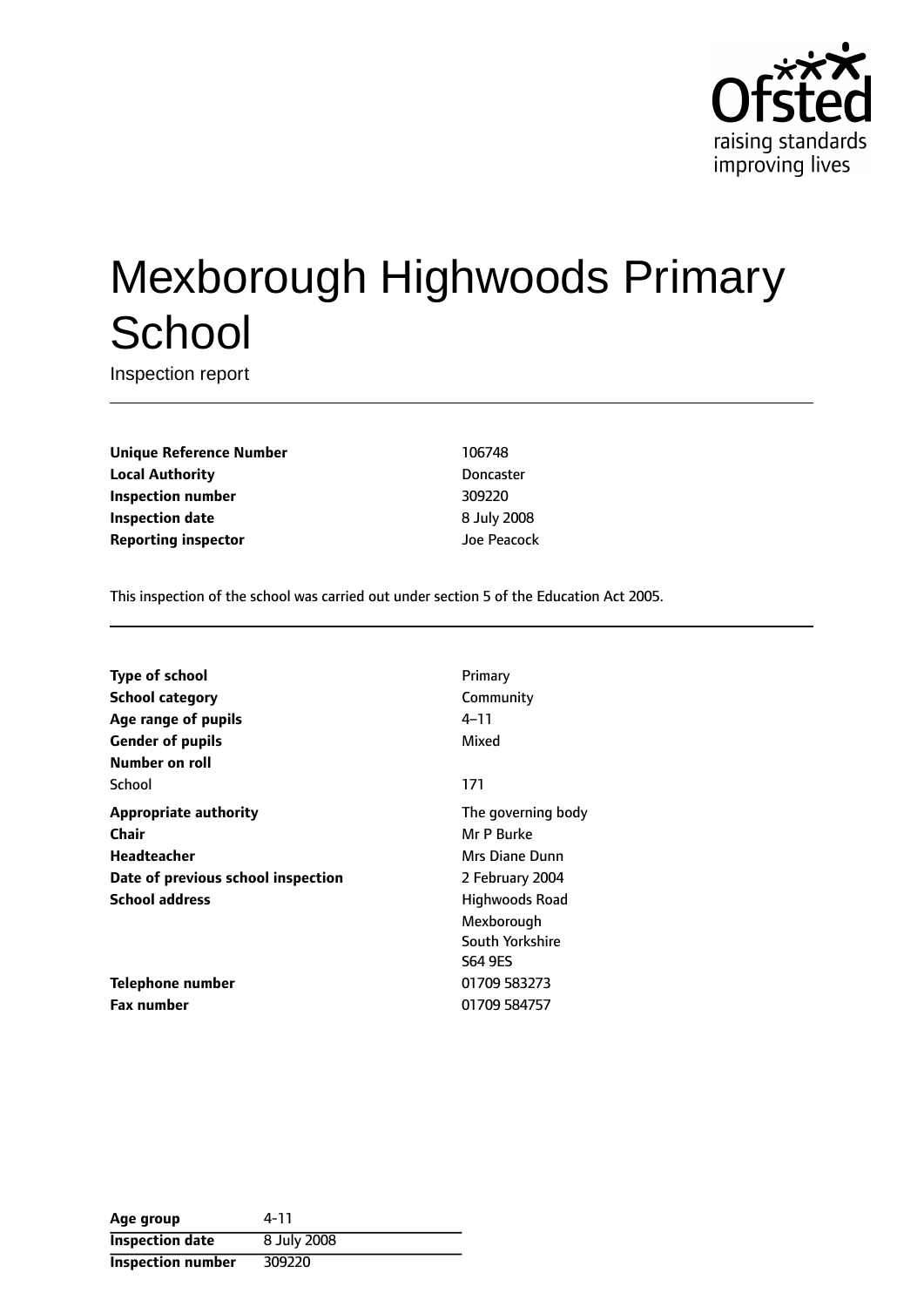.

© Crown copyright 2008

#### Website: www.ofsted.gov.uk

This document may be reproduced in whole or in part for non-commercial educational purposes, provided that the information quoted is reproduced without adaptation and the source and date of publication are stated.

Further copies of this report are obtainable from the school. Under the Education Act 2005, the school must provide a copy of this report free of charge to certain categories of people. A charge not exceeding the full cost of reproduction may be made for any other copies supplied.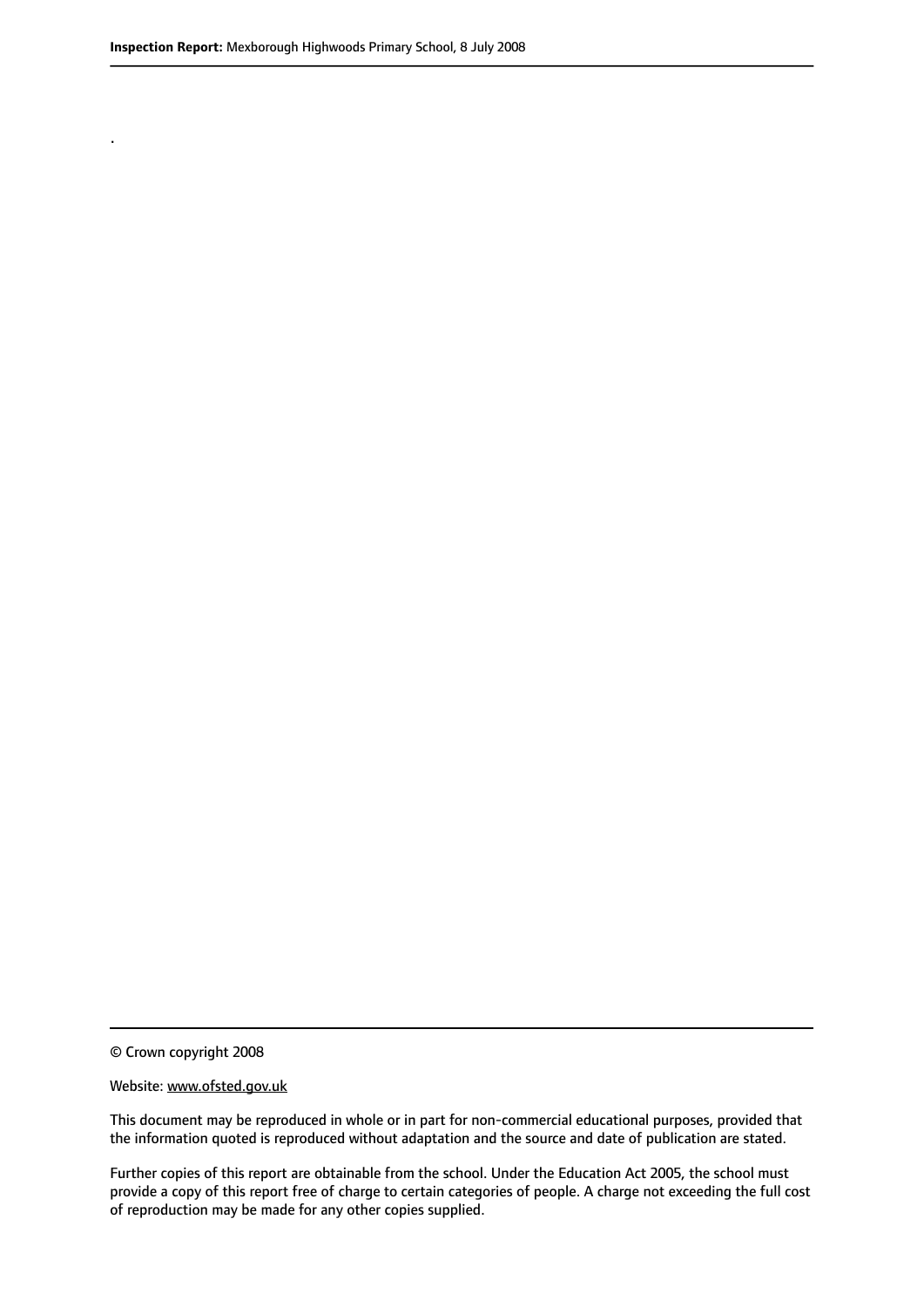## **Introduction**

The inspection was carried out by one Additional Inspector.

The inspector evaluated the overall effectiveness of the school and investigated the following issues: the school's strategies to raise standards, especially for the more able pupils; assessment procedures and the use of the information gained; key leaders' and governors' evaluation of the school; and pupils' personal development. Evidence was gathered from discussions with the headteacher and senior managers, governors and pupils; visits to classrooms; analysis of pupils' work, assessment data and documents; and analysis of parents' questionnaires. Other aspects of the school's work were not investigated in detail, but the inspector found no evidence to suggest that the school's own assessments, as given in its self-evaluation, were not justified and these have been included where appropriate in this report.

#### **Description of the school**

This smaller than average sized school is in the heart of a former mining area and serves a large estate with mainly social housing. Most pupils are of White British heritage with less than 5% coming from minority ethnic backgrounds. The proportion entitled to free school meals and the proportion of pupils with learning difficulties and/or disabilities are both above average. There is a significant number of pupils who join or leave the school during term time. The school has gained the Healthy Schools Award and Investors in People.

#### **Key for inspection grades**

| Grade 1 | Outstanding  |
|---------|--------------|
| Grade 2 | Good         |
| Grade 3 | Satisfactory |
| Grade 4 | Inadequate   |
|         |              |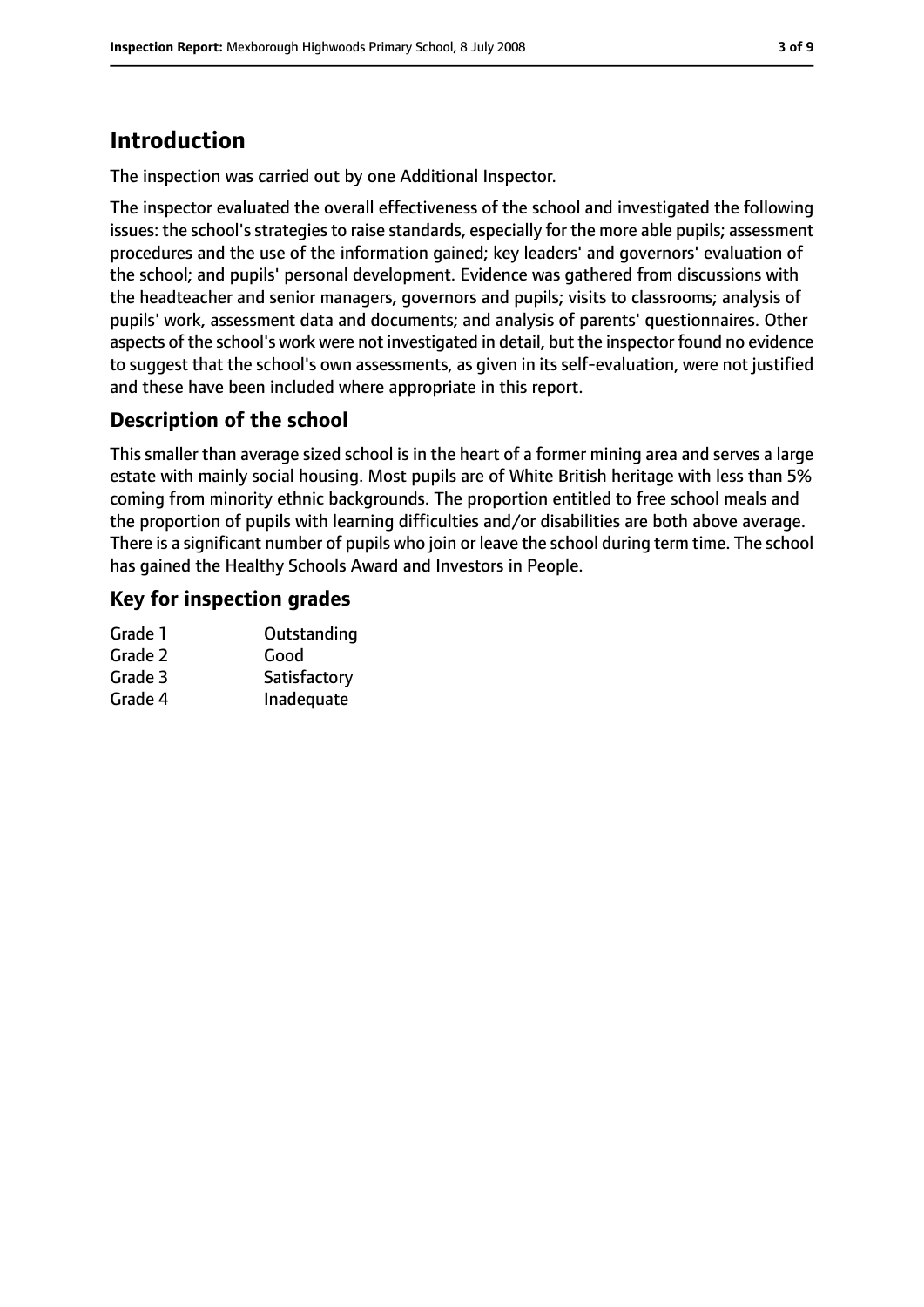## **Overall effectiveness of the school**

#### **Grade: 2**

This is a good school with many outstanding features. The energy and expertise of the headteacher have contributed significantly to the school's very good improvement since its previous inspection. Parents' confidence has been won and the school is deservedly building an excellent reputation in the area. It is providing good value for money.

The headteacher shows a strong determination to raise standards and her considerable skills are complemented by those of the deputy headteacher. Together they make a formidable team. All staff, including those with management responsibilities, support the improvement programme wholeheartedly, determined to raise standards and to provide the best possible quality of education for all pupils.

There is an improving trend in standards across the school which is the result of good teaching and effective management strategies. Overall, standards in the current Year 6 are broadly average. Given their well below expected skills on entry to Reception, this represents good achievement by these pupils. However, Year 6 pupils' performance in science, in which standards are above average, is better than it is in English and mathematics, in which standards are slightly below average. There are significant differences between the overall attainment of different year groups owing to their varying attainment on entry and to some having much higher proportions of pupils with learning difficulties and/or disabilities or who have joined the school at times other than the usual. The much lower incidence of some of these factors in the current Year 2 and these pupils' excellent progress, stemming from some outstanding teaching in Years 1 and 2, means that their standards are above the school trend and above average. The outstanding support provided for pupils with the most significant learning difficulties enable them to make excellent progress. 'We chose the right school. remarkable progress' and 'Teachers do a brilliant job' are typical comments from parents that reflect pupils' improved achievement. Pupils' skills in information and communication technology (ICT) are above average. Pupils use computers confidently in all classes and use them well to support their learning in other subjects.

Pupils' personal development and well-being are correctly judged by the school to be outstanding. Pupils are very friendly and show great respect forstaff and one another. Behaviour is excellent. Members of the school council say bullying is not a problem, only happening occasionally and when it does, teachers deal with it quickly. Pupils of all ages show a good understanding of how to adopt a healthy lifestyle and their extremely positive attitudes to school and keenness to learn help to equip them with the necessary skills for their future. Attendance is satisfactory. The school has very good procedures to check on and improve attendance. The school makes parents very aware of the benefits for pupils of regular attendance and punctuality.

The overall quality of teaching and learning is good. Good relationships exist between pupils and their teachers and there is a calm, purposeful atmosphere in lessons. Good planning ensures that pupils have work that is matched well to their ability. Where teaching is outstanding, pupils find learning exciting and fun. For example, Year 1 thoroughly enjoyed their 'Rumble in the jungle' drama session, wearing animal masks and responding to the chief explorer's instructions. In a Year 6 science lesson, pupils were thoroughly engrossed in finding out the correct chemical to stop cut apples turning brown.

The curriculum is good. The recently introduced initiatives, such as linking subjects together so that pupils regularly use literacy, numeracy and their ICT skills, are contributing to rising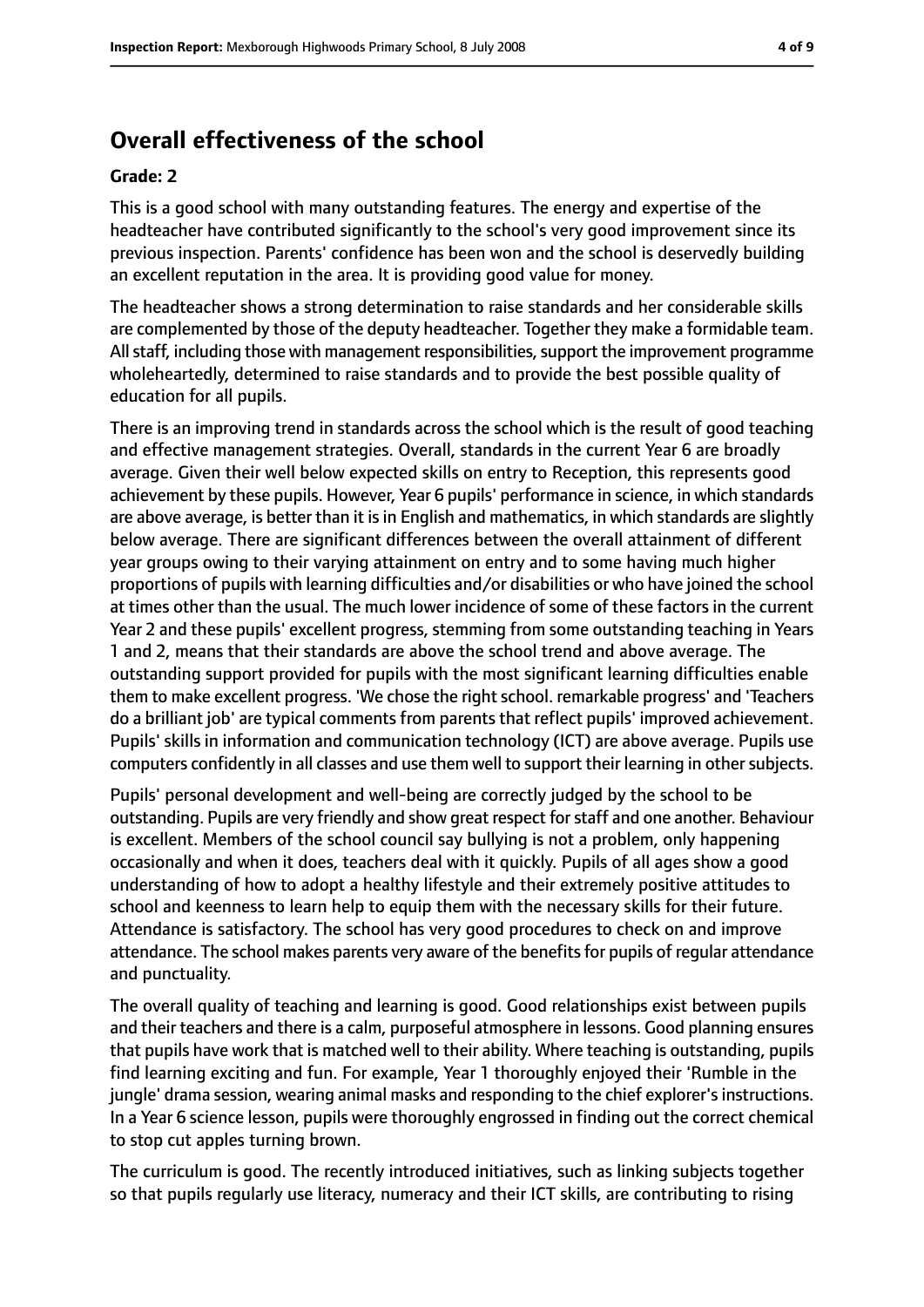standards. Topics are planned on a two-year cycle to ensure that no pupils repeat work. Pupils enjoy a wide range of visits, visitors and after-school clubs, including maintaining an allotment and dancing. These experiences add to their enjoyment of learning.

The quality of care, guidance and support is outstanding. Peer massage is one of a range of successful measures introduced by the learning mentor to promote pupils' emotional health. Staff know their pupils well and set challenging individual targets for them in English and mathematics. Pupils confidently assess their own work to identify ways to improve it.

Parents' views about the school are very positive. Many say that their children love school, 'They have a wonderful time at Highwood' and 'He cries when he can't go to school' are telling comments.

Leadership and management are good with some outstanding features, the most notable being the leadership of the headteacher and how well equality is promoted. 'No-one thinks they are better than others' was a view expressed by the school council. Subject leaders are fully involved in evaluating the effectiveness of learning in their subjects. Governors are very supportive and carefully evaluate their own effectiveness. They are becoming increasingly involved in checking the school's performance in order to help to bring about further improvement. The school has a good capacity to improve further.

#### **Effectiveness of the Foundation Stage**

#### **Grade: 2**

Children in the Foundation Stage make good progress because of the effective quality of teaching and learning. Pupils enter Reception with skills that are generally well below those typical for their age, with many experiencing great difficulty in communicating. However, well planned activities, such as role play in the seaside area, successfully promote their speaking and listening skills. A strong emphasis on teaching letter sounds adds further to children's progress in their language development. There is a high priority given to developing children's positive attitudes to learning through good personal, social and emotional provision. At every opportunity, children are encouraged to be independent and to think for themselves. Adults enable children to build strong, positive relationships. As a result, all behave well, work cooperatively in small groups and enjoy a good range of indoor and outdoor activities, which are invariably challenging enough to hold their interest. The majority of children make good progress. Despite this, their overall skills remain below average by the time they transfer to Year 1.

Although the outdoor learning area is small for the number of children, the limited space is used well. Children's good progress is promoted through the different areas of learning, for instance when children test which objects float or sink, build with plastic crates or try to throw a ball accurately through a hoop. The Foundation Stage is well led and managed and there are good links with parents.

#### **What the school should do to improve further**

■ Raise standards in English and mathematics in Year 6.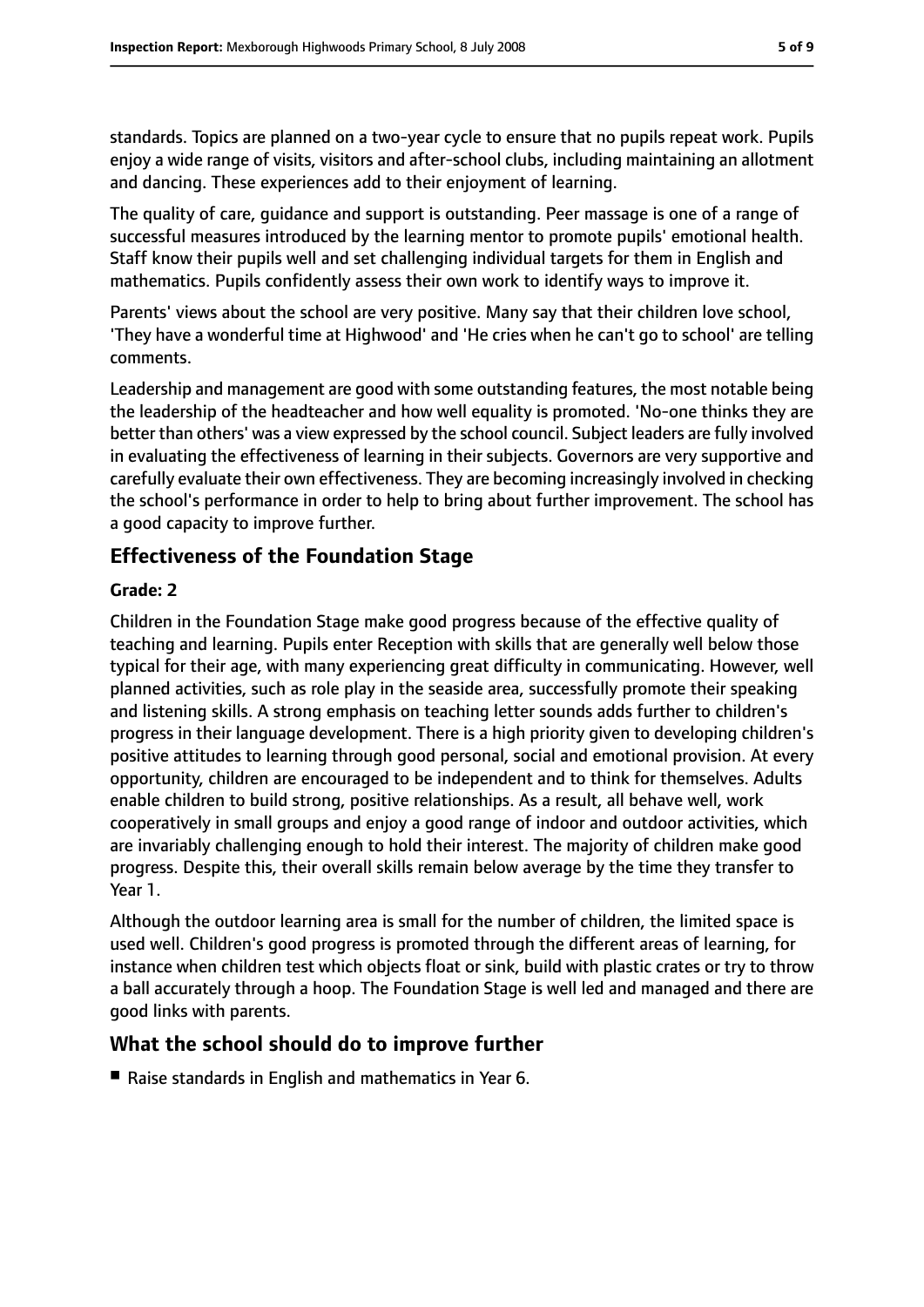**Any complaints about the inspection or the report should be made following the procedures set out in the guidance 'Complaints about school inspection', which is available from Ofsted's website: www.ofsted.gov.uk.**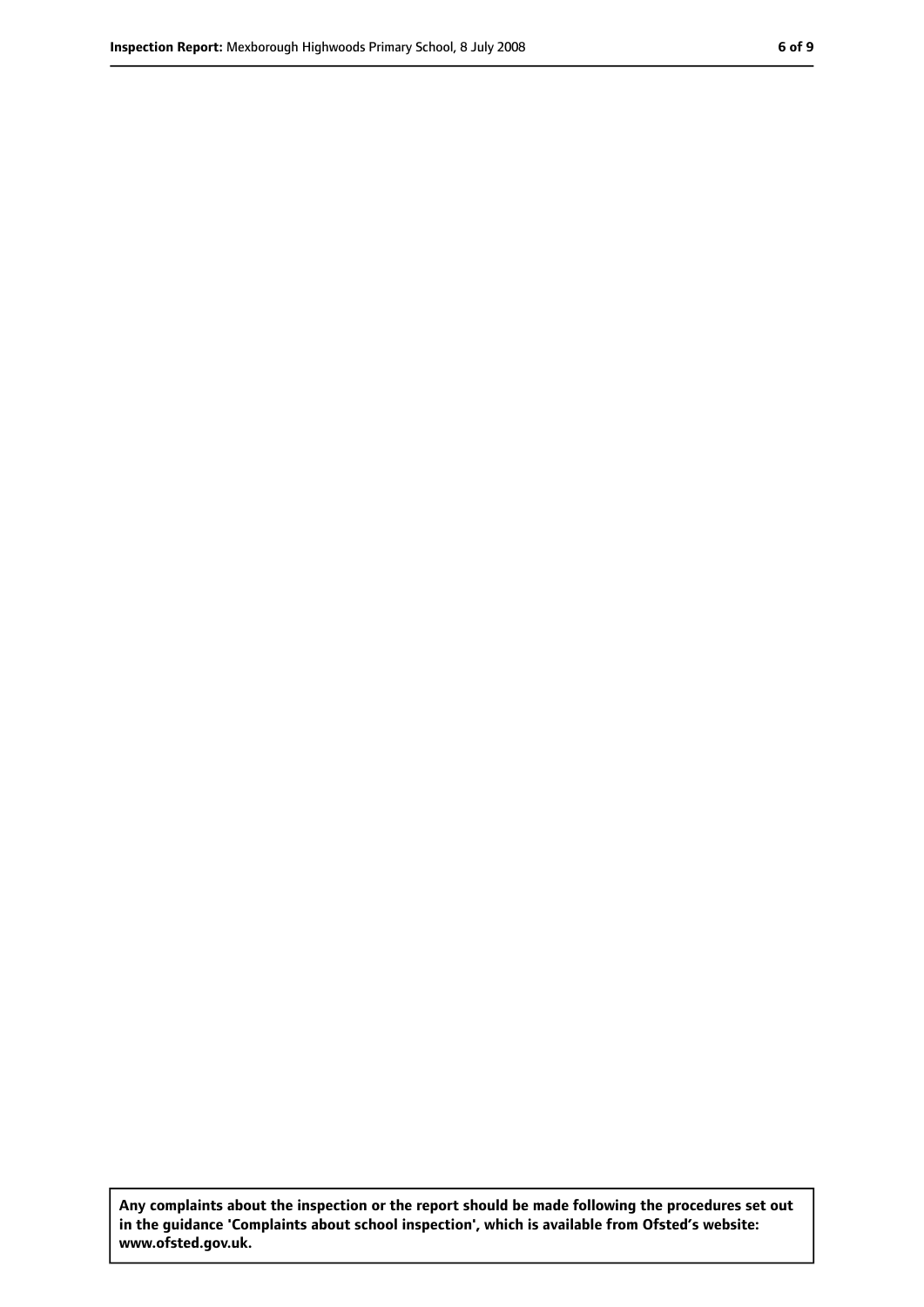## **Inspection judgements**

| $^{\backprime}$ Key to judgements: grade 1 is outstanding, grade 2 good, grade 3 satisfactory, and | <b>School</b>  |
|----------------------------------------------------------------------------------------------------|----------------|
| arade 4 inadeguate                                                                                 | <b>Overall</b> |

### **Overall effectiveness**

| How effective, efficient and inclusive is the provision of education, integrated<br>care and any extended services in meeting the needs of learners? |     |
|------------------------------------------------------------------------------------------------------------------------------------------------------|-----|
| Effective steps have been taken to promote improvement since the last<br>inspection                                                                  | Yes |
| How well does the school work in partnership with others to promote learners'<br>well-being?                                                         |     |
| The effectiveness of the Foundation Stage                                                                                                            |     |
| The capacity to make any necessary improvements                                                                                                      |     |

#### **Achievement and standards**

| How well do learners achieve?                                                                               |  |
|-------------------------------------------------------------------------------------------------------------|--|
| The standards <sup>1</sup> reached by learners                                                              |  |
| How well learners make progress, taking account of any significant variations between<br>groups of learners |  |
| How well learners with learning difficulties and disabilities make progress                                 |  |

#### **Personal development and well-being**

| How good is the overall personal development and well-being of the<br>learners?                                  |  |
|------------------------------------------------------------------------------------------------------------------|--|
| The extent of learners' spiritual, moral, social and cultural development                                        |  |
| The extent to which learners adopt healthy lifestyles                                                            |  |
| The extent to which learners adopt safe practices                                                                |  |
| How well learners enjoy their education                                                                          |  |
| The attendance of learners                                                                                       |  |
| The behaviour of learners                                                                                        |  |
| The extent to which learners make a positive contribution to the community                                       |  |
| How well learners develop workplace and other skills that will contribute to<br>their future economic well-being |  |

#### **The quality of provision**

| How effective are teaching and learning in meeting the full range of the<br>learners' needs?          |  |
|-------------------------------------------------------------------------------------------------------|--|
| How well do the curriculum and other activities meet the range of needs<br>and interests of learners? |  |
| How well are learners cared for, quided and supported?                                                |  |

 $^1$  Grade 1 - Exceptionally and consistently high; Grade 2 - Generally above average with none significantly below average; Grade 3 - Broadly average to below average; Grade 4 - Exceptionally low.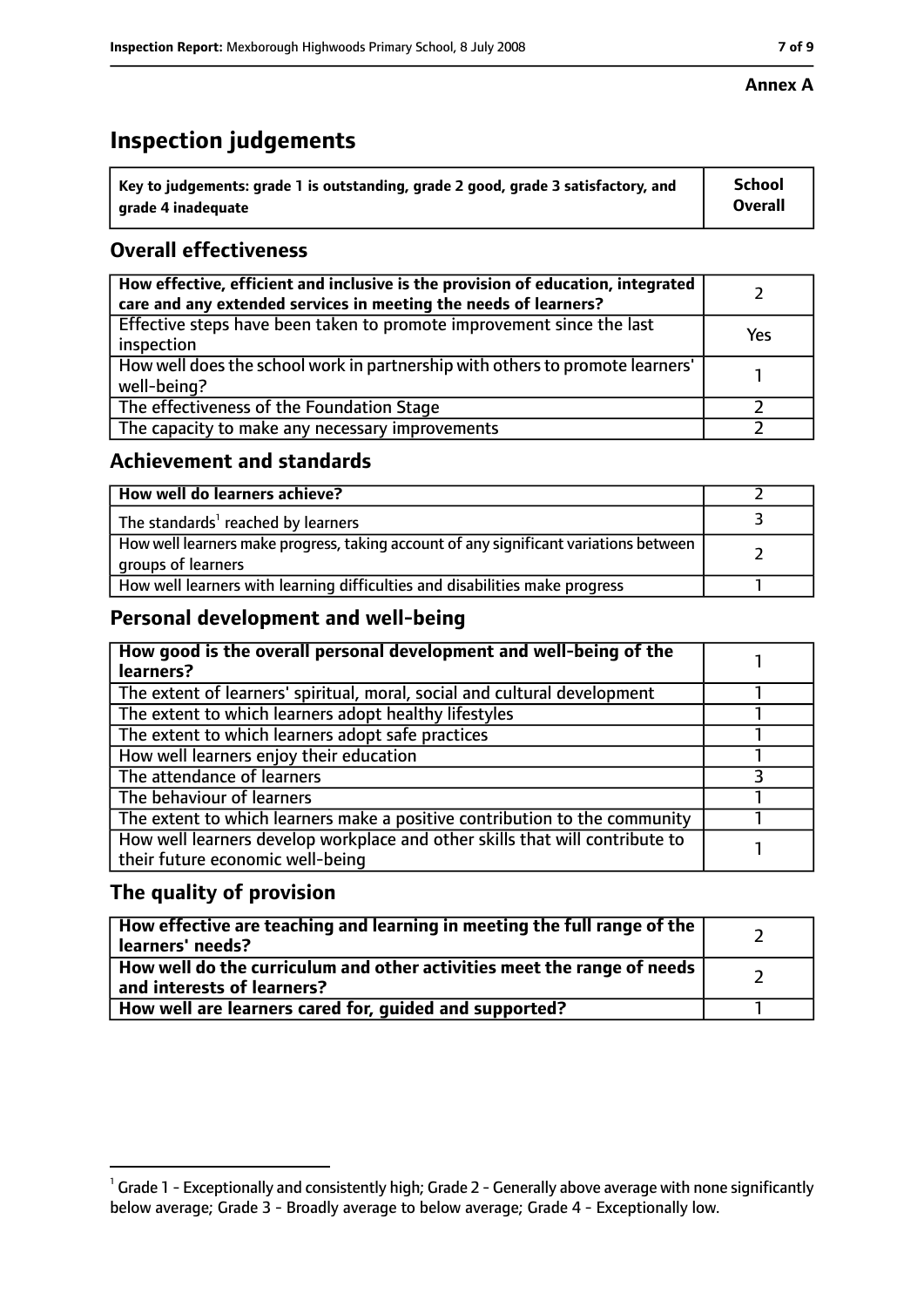## **Leadership and management**

| How effective are leadership and management in raising achievement              |     |
|---------------------------------------------------------------------------------|-----|
| and supporting all learners?                                                    |     |
| How effectively leaders and managers at all levels set clear direction leading  |     |
| to improvement and promote high quality of care and education                   |     |
| How effectively leaders and managers use challenging targets to raise standards |     |
| The effectiveness of the school's self-evaluation                               |     |
| How well equality of opportunity is promoted and discrimination tackled so      |     |
| that all learners achieve as well as they can                                   |     |
| How effectively and efficiently resources, including staff, are deployed to     |     |
| achieve value for money                                                         |     |
| The extent to which governors and other supervisory boards discharge their      |     |
| responsibilities                                                                |     |
| Do procedures for safequarding learners meet current government                 | Yes |
| requirements?                                                                   |     |
| Does this school require special measures?                                      | No  |
| Does this school require a notice to improve?                                   | No  |